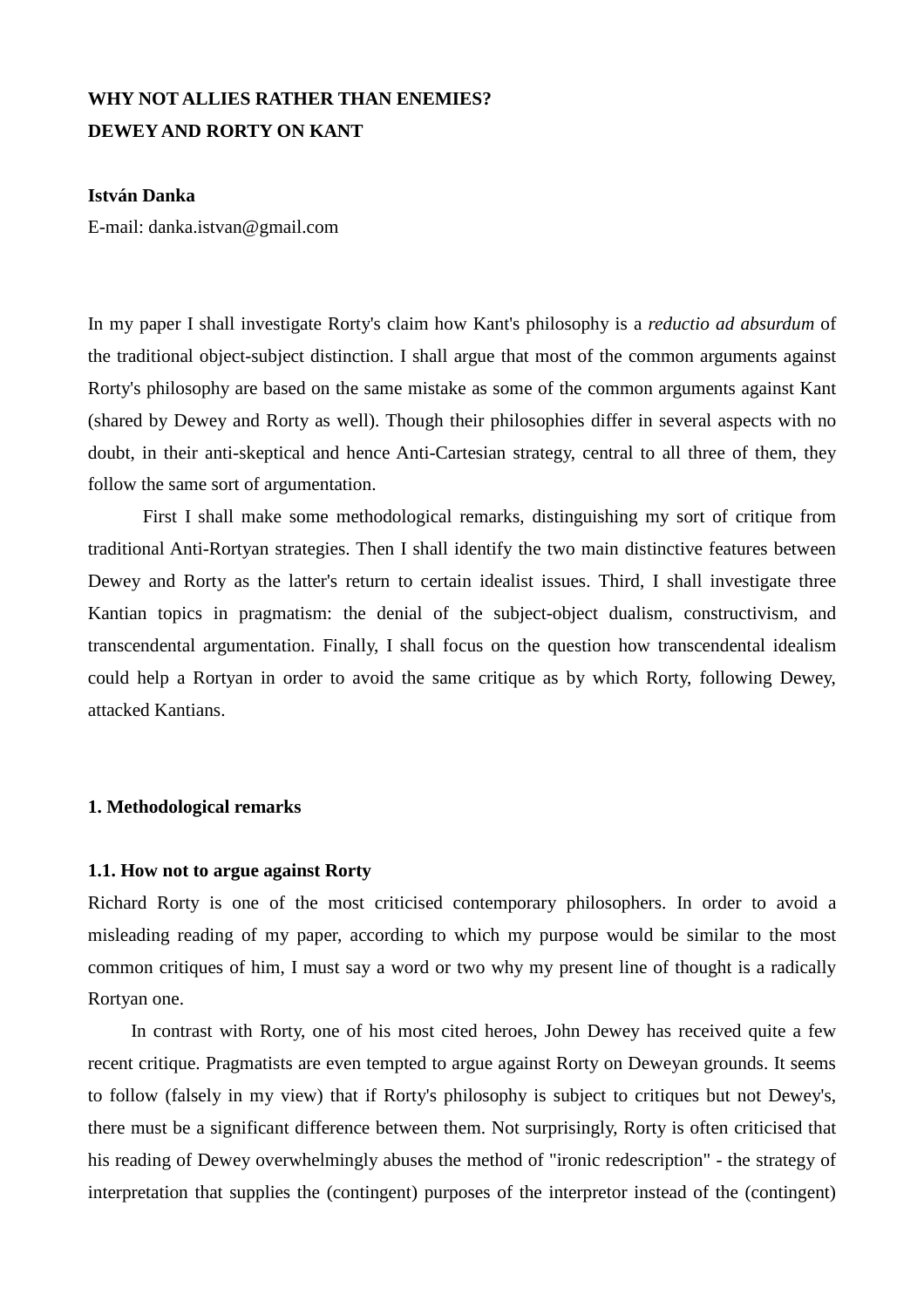purposes of the author himself (Brodsky 1982).

 However, Dewey's (almost) uncontroversial philosophical authority has lacked recent attention seriously. The reason why those few Deweyans could celebrate a comeback of their master was precisely Rorty's controversial re-interpretation of him. American philosophers had seemed to think of Dewey as simply out of date for decades; their reason why they re-read his works was to find a ground against Rorty's frustrating arguments against the possibility of epistemology.

A common Anti-Rortyan strategy claims that even a comprehensive attack on the set of answers to a philosophical question cannot be a conclusive refutation of the meaningfulness of that question. Following this argument, Rorty can only prove that epistemology has not fulfilled its goal yet, and following philosophers like Dewey who reached similar Anti-Cartesian conclusions but went further constructively on epistemological routes, one can invent new ways of doing epistemology (Rockwell 2003). Actually, this would precisely be the best option for epistemologists since in this case their discipline would be proved to face with challenges and open questions that would justify the importance of their attempts to answer them and so would justify receiving their salaries.

This critique seriously misunderstands the method of transcendental argumentation - an issue central to the present paper. A transcendental argument - often applied by Dewey and Rorty as well - does not refute the answers of a question. It demonstrates if the contradictory answers for a yes/no question have the same common ground. Therefore, abandoning that common ground results in rejecting the *possibility of* an answer to the original question. It does not affect, of course, asking the original question in another context that makes the question different from the original one.

Nevertheless, there is also some injustice in the claim against Rorty because he never asserted, nor ever tried to suggest, that an end of the Plato-Kant canon would also mean the end of philosophy in general. But where there is smoke there is fire. Truly, after presenting his destructive philosophy, he turns to questions of political philosophy and literary criticism.<sup>1</sup> He also makes claims that echo the banal 'end of philosophy' vision of philosophers who thought they had written the last pages of a 'final vocabulary' after which nothing can be said about philosophical topics. However, these objections are as superficial as Rorty's interpretation of Dewey is claimed to be. Pápay (2010) convincingly argues that "[a]lthough Rorty is often carried away by his own rethoric, for him 'the loss of the world' does not mean that there is no world in the everyday sense and there are no things independent from us and our linguistic practices." An 'end of philosophy' can only be announced in the possession of the final philosophical truth. From a Rortyan point of view, such statements cannot be taken seriously. From this, only a narrow-minded critic might conclude that

 $\overline{a}$ 

<sup>1</sup> It still is only a semi-truth; he attended hard core philosophy conferences and wrote papers about questions of truth and knowledge all over his life, though his position was rejective towards these questions.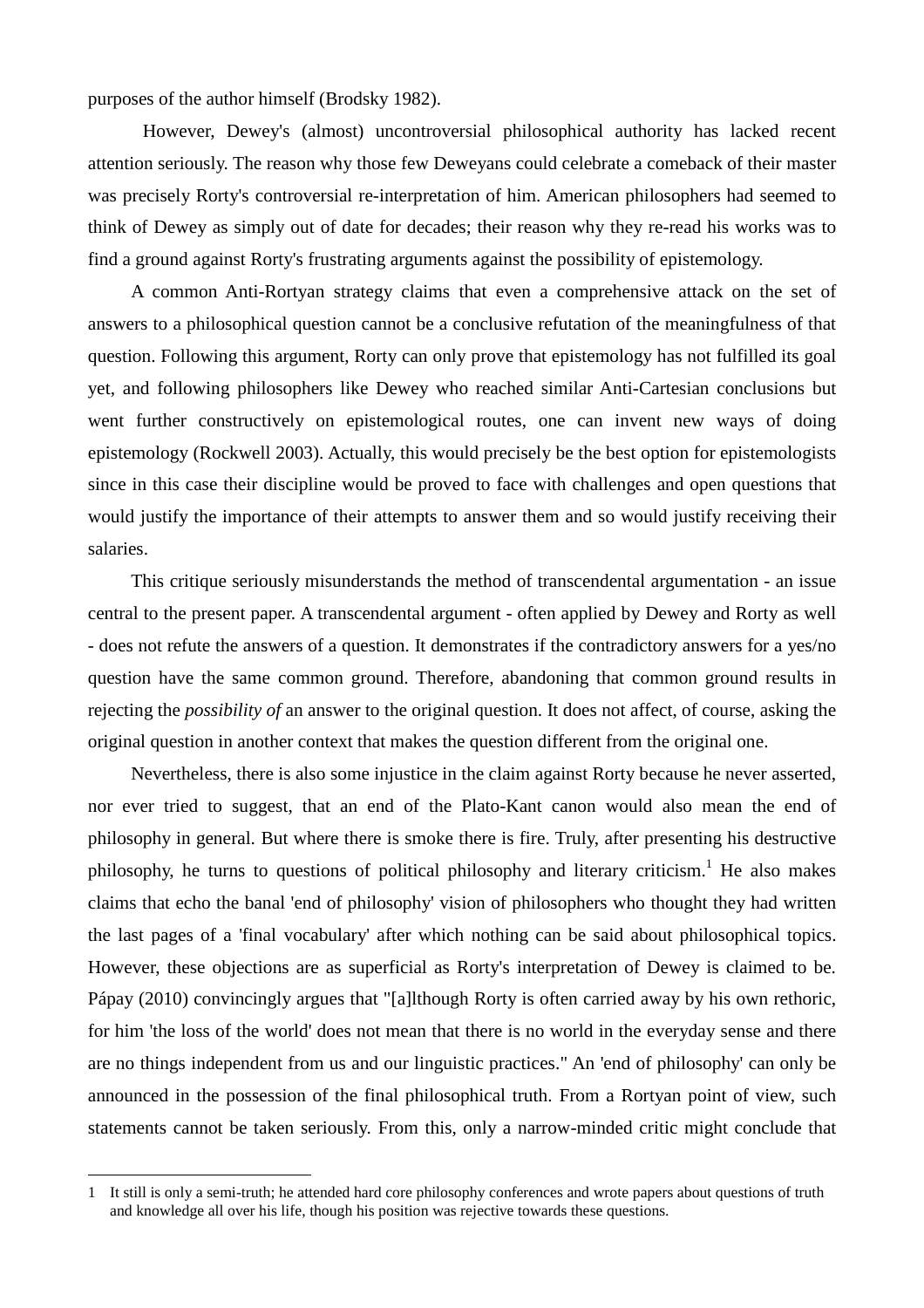Rorty self-refutingly says something *about reality* by this statement. As the truth value of his sentences are defined in terms of his goals, he rather tries to call an attention of philosophers in the ivory tower to the need that they should increase their attention to a new approach to "soft sciences" of the humanities that are better described in his Nietzschean perspectivistic terms than in terms of an unmatched application of scientific method to would-be-science topics. If it were recognised that Rorty took seriously what he said about final vocabularies (not regarding their truth but their usefulness), these critical points of his thinking would be seen as contingent shifts in his personal interests; gestures towards the wider, non-philosophical public; or simply abbreviations for serious philosophical thoughts that cannot be understood but only in their depth. It would not simply be unphilosophical to be tempted by the fact that a philosophical view can be refuted on its surface. Furthermore, it would precisely be that sort of attitude of which Rorty is constantly accused - it would be a superficial ironic redescription of Rorty that could only serve as an easy win over the shade of a great dead philosopher.

### **1.2. How to argue against Rorty (if still necessary)**

 $\overline{a}$ 

A consequent critique of Rorty can follow two directions. On the one hand, if his critic is a realist thinker, a realist reading of him can be followed, but in this case, his interpretation requires no less attention and preciosity than an interpretation of any top class philosophers in the history. It would be no less controversial to argue against Rorty on Rortyan grounds in order to support realist principles than arguing on realist grounds in order to support an allegedly Rortyan claim of the end of philosophy. However, a realist way of argumentation is not valid from a Rortyan perspective since one of Rorty's main reasons why he gave up the traditional philosophical enterprise was precisely that its argumentative, scientific method had been proved to be defeated in his opinion. It can serve as an explanation to realist fellows why Rorty's views are out of their scope of acceptance, but it cannot serve as an argument that could convince a Rortyan to be a realist.

On the other hand, one can provide a less close reading ("close to what?", a non-realist might ask) if one is able to be "Rortyan enough" in order to present arguments in Rorty's style. In this case, some of Rorty's views can be used to supply the interpretor's own purposes - but it is exceptionally rare if one can meaningfully support a point of view by criticising it (instead of choosing a more effective weapon for the same purpose), especially by more or less unjustified and superficial, *ad hoc* arguments.<sup>2</sup>

If a Rortyan point of view is accepted, based on which one can effectively criticise Rorty's views, the "critique" will be, however, rather something like an ironic redescription than a set of

<sup>2</sup> Of course, there can be further ways of criticising Rorty but they must be built on neither Rortyan nor realist grounds at least in some of their part, in order to avoid the difficulties mentioned above.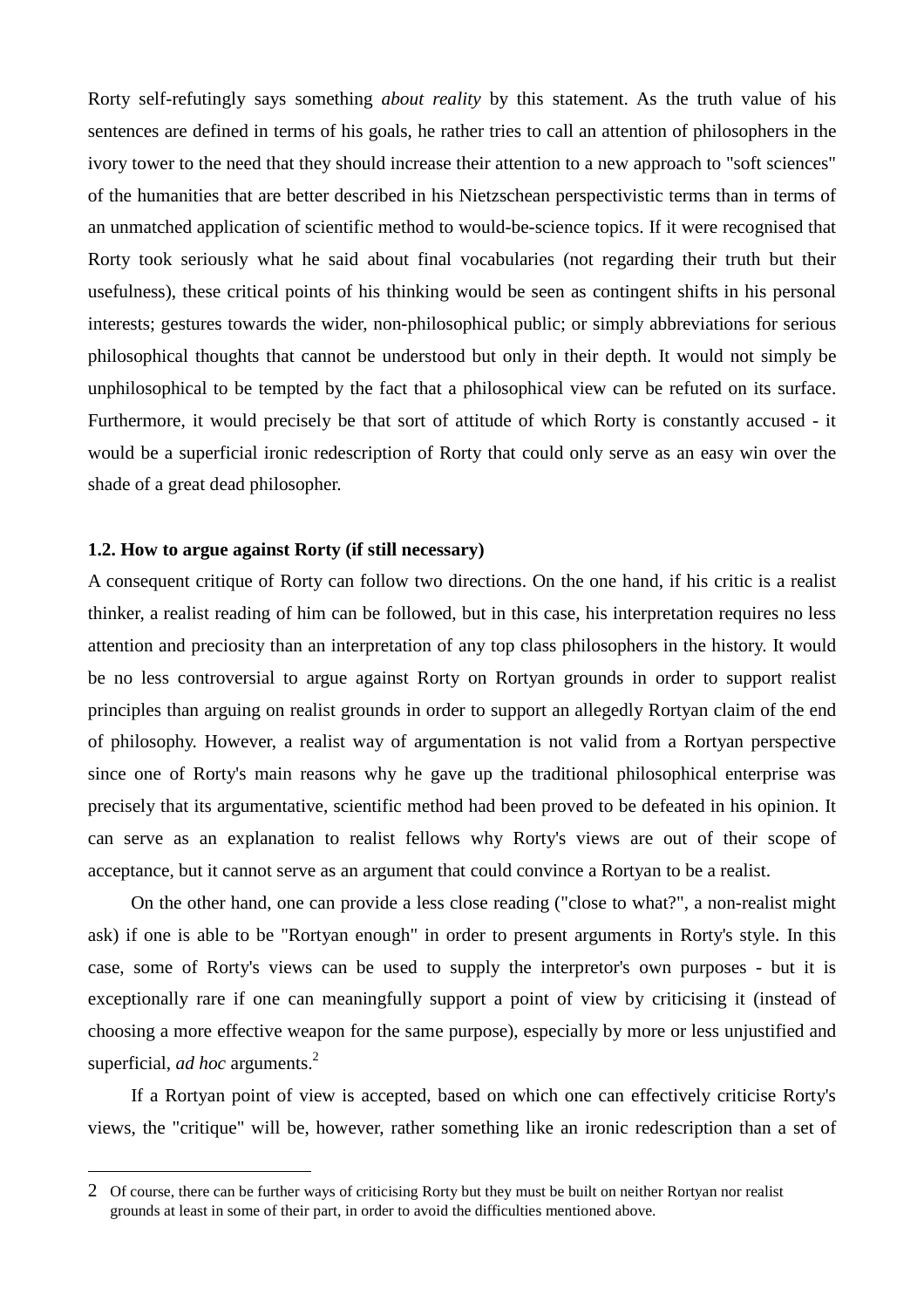counter-arguments: a reconstruction that improves Rorty's view rather than trying to destroy it. By and large, that will be attempted to be exemplified in the present paper, where I shall contrast Dewey's and Rorty's reading of Kant with one of the many faces of those great pragmatists, presumably the most Kantian one.

#### **2. Dewey and Rorty on the notion of pragmatism**

### **2.1. Common grounds**

Rorty's understanding of pragmatism is mainly based on Dewey's. Regarding epistemology, pragmatism is an anti-skeptical strategy that identifies the roots of skepticism in the Cartesian scenario. That is why Cartesianism is the main target of them from Peirce to Rorty and beyond. In order to avoid skepticism, they claim, we should give up the Cartesian mind-body dualism around which several other unsupportable dualisms - like the appearance-reality, intellect-sense, theoretical-practical, etc. oppositions - are formulated. This affects several central topics in theoretical philosophy, e.g. it implies a rejection of the correspondence theory of truth and a rejection of the representation theories of perception and knowledge.

They are not only in agreement regarding what they reject but also what they offer as an alternative to a large extent. According to Kremer (2007), Rorty follows classical pragmatists in claiming that human activities, including human theories, are basically practice, in accepting a naturalistic approach in which everything is relational, and therefore accepting the view that we have no access to absolute justifications. In short, they offer a practice-oriented, naturalistic, antiessentialist and fallibilist approach.<sup>3</sup>

## **2.2. Difference I: Experience vs. Language**

 $\overline{a}$ 

Rorty is obviously conscious about their main differences that he attributes to the historical distance between them. He claims that classical pragmatism holds two views that cannot be accepted for a late 20th-century philosopher: the primacy of experience in philosophical investigations on the one hand, and the primacy of the scientific method over other forms of inquiry (Rorty 1999, p. 35). In the former claim, he is in agreement with most of the contemporary pragmatists (as well as most of the contemporary philosophers in general). Applying Brandom's terminology to a wider context, neopragmatism can be straightforwardly labelled as linguistic pragmatism. This is of course an effect of a general linguistic turn in philosophy (that can be recognised on both sides of the analytic-

<sup>3</sup> Though one might find my parallels between fallibilism and pragmatism odd, the difference between them is only about truth and not justification that does not affect the present problems. Moreover, even that distinction can only be identified from a God's Eye View, which is clearly claimed to be a "view from nowhere" by both approaches.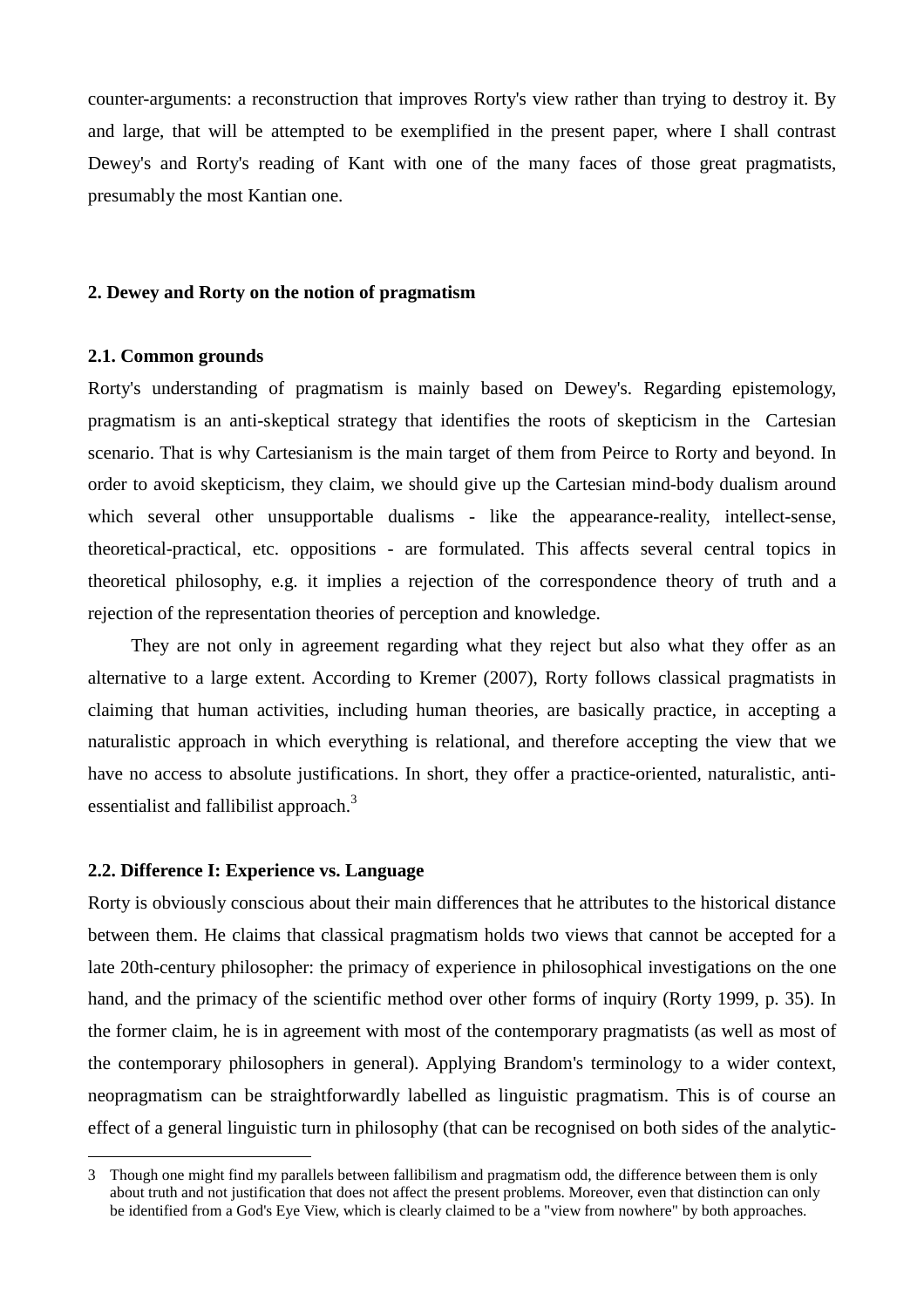Continental division).

Rockwell (2003) argues that the linguistic element in Rorty's pragmatism is "reactionary positivism" that forces Rorty to see philosophy as a therapy by which philosophical problems can be analysed out of their contexts, making them meaningless. This Wittgenstein-Carnapian view is, however, not independent of William James (1907)'s pragmatist methodology of which Wittgenstein was certainly aware (Goodman 2002)*.* Linguistically or not, pragmatists used to apply therapeutic methods to classical problems of philosophy. The difference between Rorty and less radical pragmatists lies in their "post-therapeutic" attitude: whether human existence needs any philosophical explanation after therapy. Classical pragmatists from James to Dewey and Wittgenstein thought it does; Carnap, Quine and Rorty thought it does not. In this sense Rockwell is right that an all-out linguistic reductionism regarding philosophical problems is not a neopragmatist but neopositivist credo (and even not the *only* neopositivist one), and Rorty follows the Carnap-Quine approach to this question.

Nevertheless, Kremer (2007) goes as far as claiming that it "follows from the linguistic turn that we cannot know the final reality". Even if there are some trends within the linguistic tradition that attempt to prove the ontological existence of, and our epistemic access to, reality, at least in the sense of 'linguistic turn' which Rorty used to allude to does in fact exclude the possibility of an access to reality. This seems to result in a closure of Rorty's philosophy into the prison of (linguistic) idealism - a problem to which I shall come back in details after mentioning the second difference between classical and neopragmatism.

## **2.3. Difference II: Scientism**

 $\overline{a}$ 

Regarding their relation to the scientific method, there is a wide disagreement among both classical and neopragmatists. James and Rorty does not share Peirce's, Dewey's and Putnam's commitment to science as having something unique to offer for human society. While arguing against the primacy of science, Rorty sometimes *seems to* argue, unintentionally in my view, against the utility of it. This might be an impression justified by his antipathy toward scientific *philosophy* only - i.e., the analytic sort of philosophy which follows the Enlightenment tradition in holding that in order to legitimise the philosophical enterprise as an honourable activity, philosophers must imitate what (hard) scientists do. Rorty would prefer seeing philosophy on the side of humanities, alongside with literature first of all,<sup>4</sup> therefore, not surprisingly, he rejects this maxim.

Rorty as a good pragmatist would never deny the practical consequences of the scientific

<sup>4</sup> Unlike literature (or religious studies), some of the humanities disciplines that were close to philosophy like sociology, psychology, or education theory also tried to imitate hard sciences. Paradoxically enough, that movement *increased* the distance between them and philosophy since they chose natural sciences as their ideal, while philosophy chose mathematics, and therefore their standards tended to be divergent. All the same, a bad replica of mathematics is of no more use than a bad replica of experimental physics.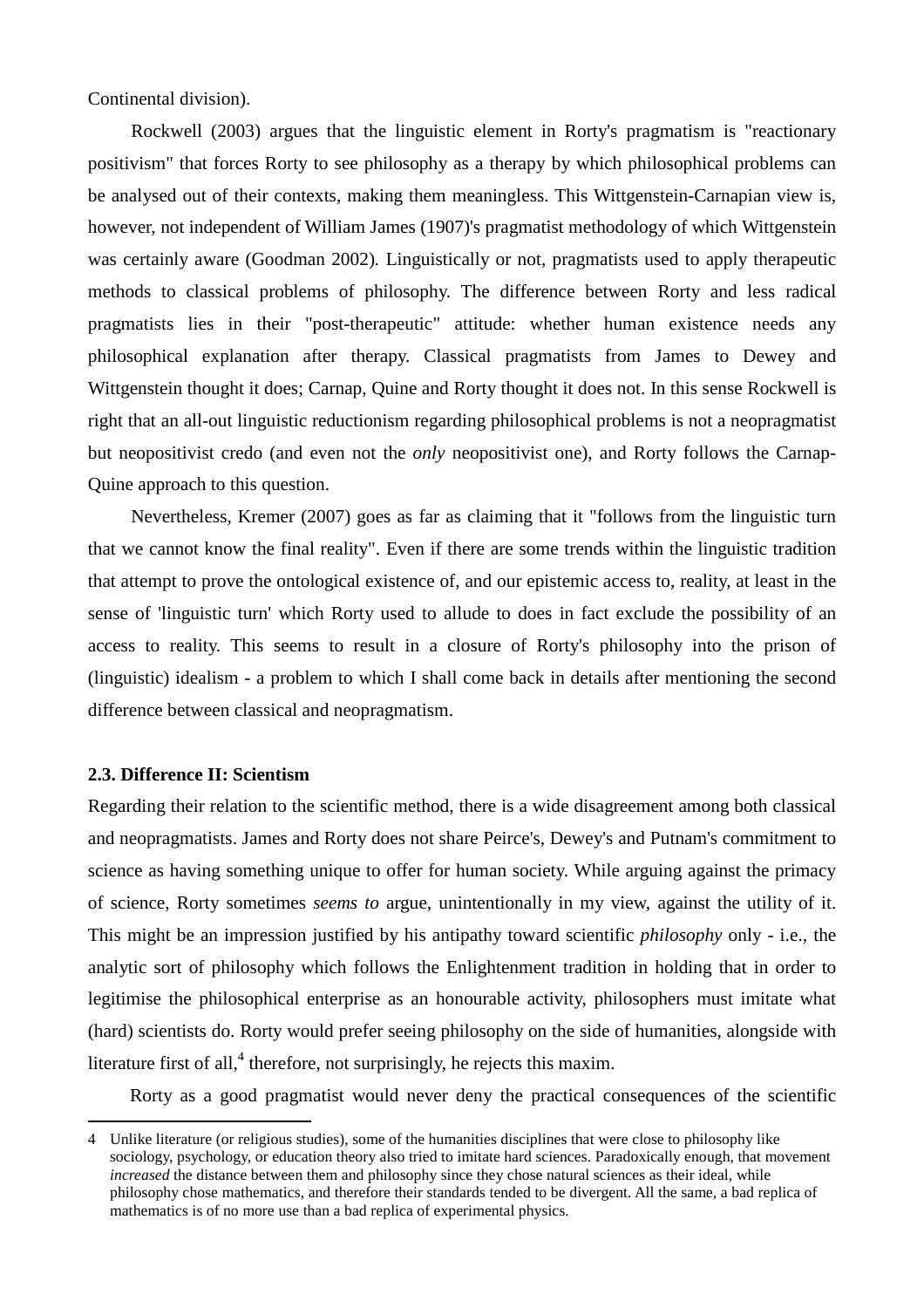inquiry that well justifies its important role in human societies. Nor does he deny that the best approach to everyday reality is a naturalistic one, offered by the sciences. But his reason not to do so is a Quinean one: namely, that a naturalistic approach is more elegant and economical than its alternatives. For a pragmatist, science does not describe how the world is better than religion or art. This statement seems to be a denial of the utility of science only if one thinks that science is useful because it says something true about reality.<sup>5</sup> For a pragmatist, it is sufficient to say that the reason why we claim science to be true is that it is useful for certain purposes. By the dethronement of science as the holder of a privileged access to reality, Rorty does not deny the values of it. The only difference between scientism and Rorty's view is a metaphysical one - namely whether we can certainly know that science is a true description of the world or we are not interested in such claims.

All the same, if even science does not have a privileged access to reality, it also seems to imply some undesirable consequences. Relativism is just one thing, since Rorty denies that he is a relativist (convincingly in my view). But another objection, namely that of idealism, is less emphasised and therefore has more potential in the lack of an appropriately developed Rortyan counter-argument. If there are only descriptions which describe nothing but only other descriptions - a view that can be well applied e.g. to literature but seems to be rather strange in the case of physics -, there is nothing beyond the realm of the mental. As in the case of recently unpopular philosophers like Berkeley, Kant, or Hegel, Rorty has to say that everything is a product of our own. The only difference lies in his linguisticism, allowing him not to allude to an obscure mental construction but a linguistic one. A linguistic idealism is but still an idealism. It seems that naturalism without scientism implies something like what empiricism without a correspondence theory implies: a metaphysics lacking an explanation of reality unaffected by humans.

#### **3. Pragmatism and Kant**

#### **3.1. Idealism in general**

 $\overline{a}$ 

By idealism I mean the thesis that there are no things or facts in themselves but only descriptions. It is a metaphysical claim based on epistemological premises. Idealism argues that we have no epistemic access to mind-independent reality. Since an epistemic access is the mind's access to its intended target, it can only be mind-dependent. From this tautology, two different conclusions can follow. First, skeptics say that there is an unbridgeable gap between our beliefs and facts. Second, idealists argue that in order to avoid the skeptical scenario, it is better to assume that there is

<sup>5</sup> In the case of mathematics or formal logic, truth claims would still require a complex Platonist ontology that could hardly be made compatible with naturalism.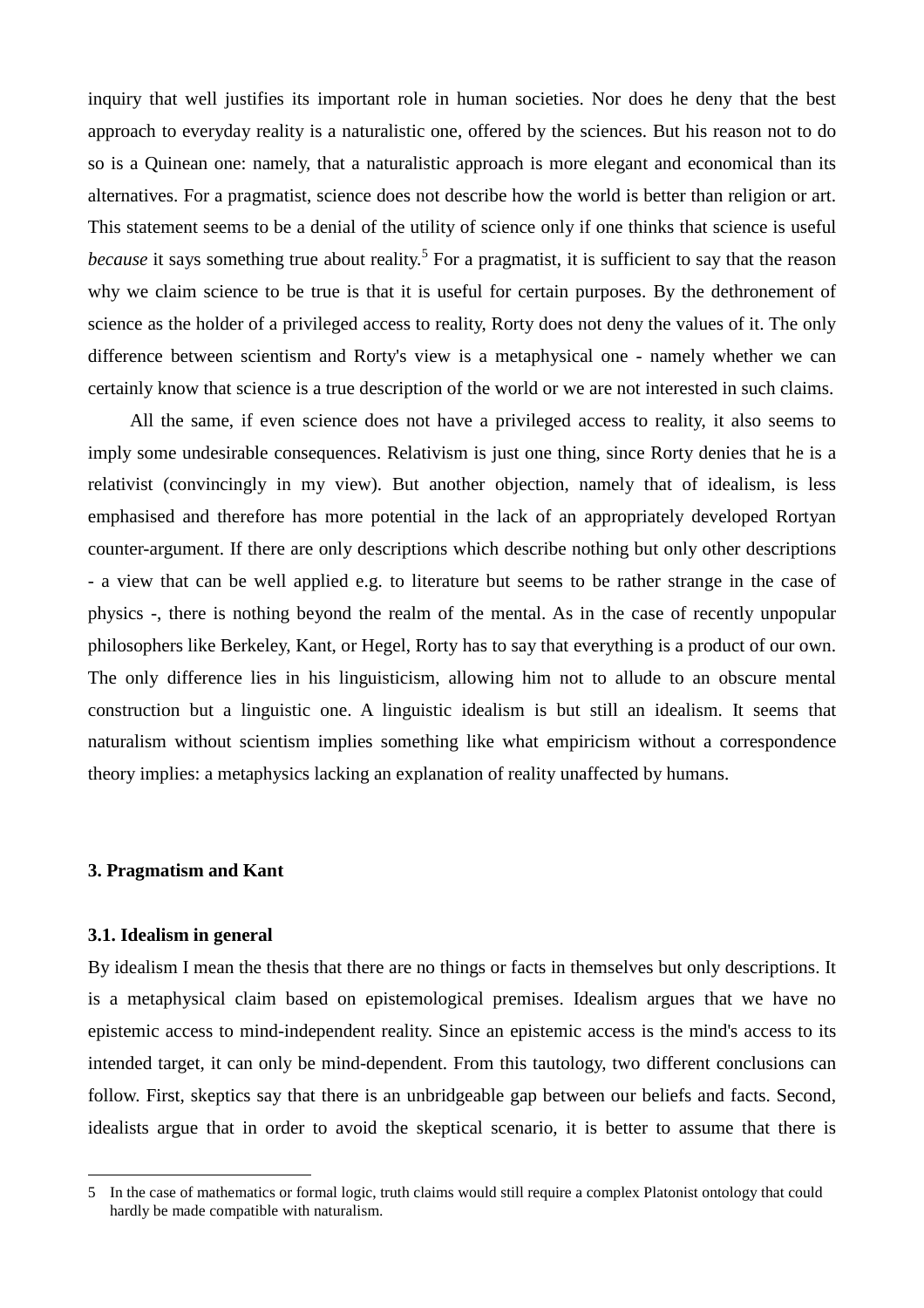nothing behind the sphere of appearances.

There are basically four types of (modern) idealism. In its most pure form, Berkeley holds an antiessentialist view regarding physical beings that denies the existence of the material substance but not the mental one. In Kant's version, the mental substance is also dissolved into an epistemological presupposition. For him, there is thing in itself but only in an epistemological sense; things as they appear to us are identical with the thing in itself under different descriptions. Hegel identified the thing in itself with the Self-in-advance by temporalising them. Things for us created by humans means the development of human existence via a teleologically closed sociohistorical process. Finally, Nietzsche denied the teleological closure, claiming that there are only indeterminate descriptions.

Pragmatists are conscious about their idealist roots. Dewey, just like Peirce, started doing philosophy as a Hegelian, and Rorty claims that Dewey's philosophy is practically a marriage of Hegelianism with Darwinism (the latter adding the naturalisation of the Spirit, and therefore removing the teleological order from the metaphysics of history - a point that is often neglected by allegedly Darwinists as well). Nevertheless, Dewey and Rorty think that their Darwinism prevents them from holding the undesirable consequences of idealism. They cut off the obscure parts namely, the supranatural mental substance - in the hope that a set of pure idea-like entities (linguisticised in Rorty's version) without any mental substance which bears them is something radically different from Berkeleyanism. Their attempt resulted in a Nietzschean metaphysics of contingency, that always tempts to be accused of relativism. Still, it is by no means more desirable to suffer from this accusation than idealism but as I have mentioned, relativism is a relatively easily negligible issue for a Rortyan but Nietzsche well fits into the development of modern idealism as well.

#### **3.2. Kant's heritage in general**

A heritage of idealism brings a different sort of problems to the surface than a temptation to relativism. These sort of problems do not start with Nietzsche but still with the transition of idealism from its Berkeleyan stage to the Kantian one. For my purposes, Rorty's desire to shift analytic philosophy into a Kantian, and, later, a Hegelian phase might suggest a removal of the realist-relativist debate in favour of a realist-idealist one.

In an ironic redescription of the history of pre-pragmatic philosophy, Kant deserves a central place in at least three aspects. First, his rejection of the subject-object dualism makes it possible to change a way of speaking about knowledge as contemplation to a way of speaking about knowledge as edification. Second, his constructivist epistemology opens up the possibility of a practiceoriented approach to knowledge acquisition supposing an active mind that is a central part of the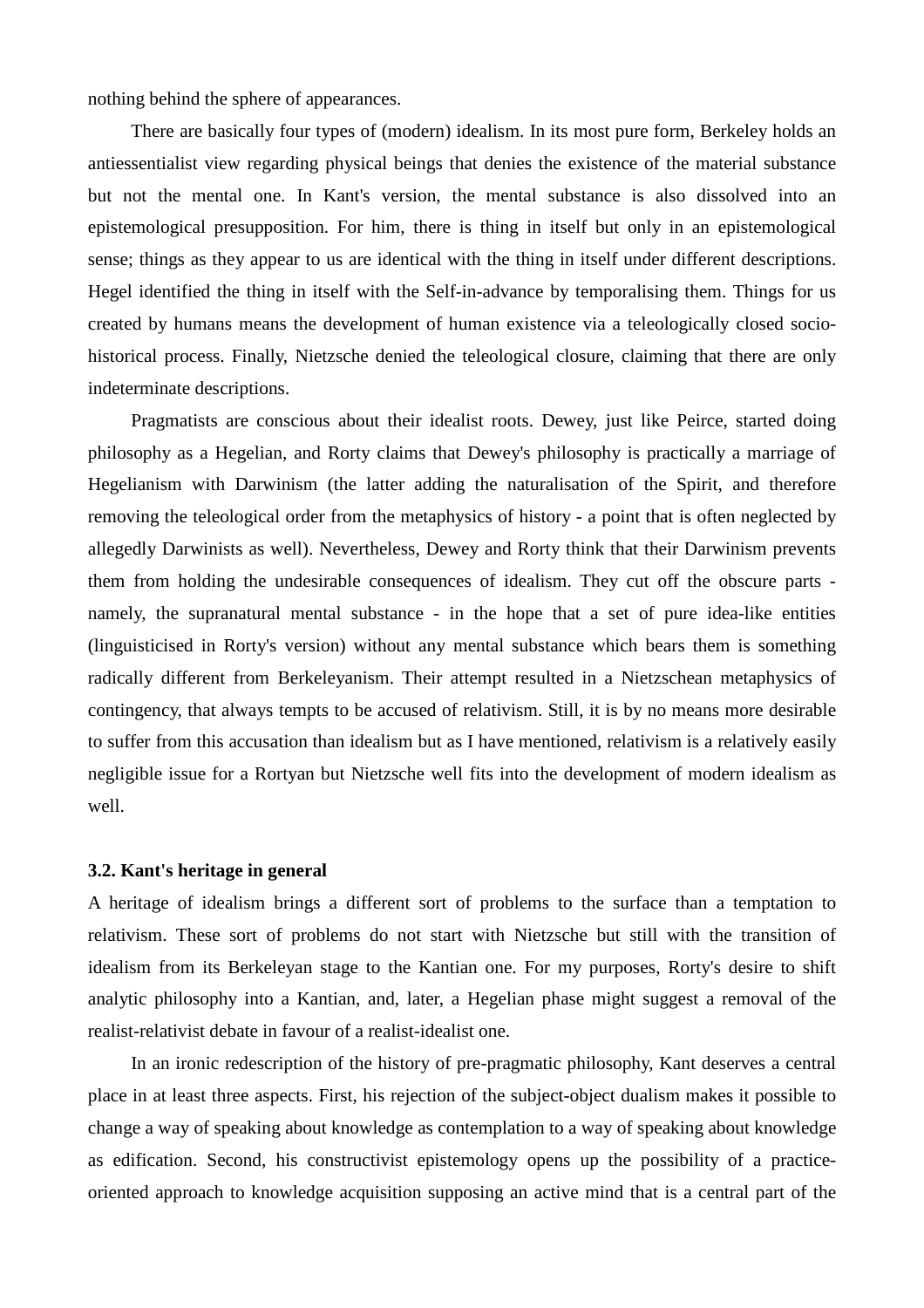pragmatist Anti-Cartesian strategy. Third, the transcendental method is a preliminary step to James's pragmatist method, being methodologically closer to pragmatism than even therapeutism. The transcendental method is the source of the Hegelian argumentation against binary oppositions, a central topic in Dewey's and Rorty's thinking. In this sense, it was Hegel who was only an episodic figure in the pre-history of pragmatism whose role is overemphasised only because of some historical contingencies like, as I shall shortly explain, Dewey understood Hegel's philosophy deeper than Kant's - and Rorty followed him blindly in his mistake.

#### **3.3. The subject-object dualism**

 $\overline{a}$ 

Dewey mostly criticises Kant because the former thought the latter based his philosophy on several binary oppositions like the existential vs. logical, subjective vs. objective, laws vs. sensations, nature vs. morals, thing in itself vs. appearances. Dewey perhaps forgets that Kant *inherited* these dualisms and if Hegel did not have to deal with some of them, the main reason was precisely that they had been appropriately eliminated out of the discourse by Kant.

I shall mention only the most important one regarding anti-skepticism and Anti-Cartesianism: the subject-object dualism. Dewey's main problem with Kant regarding this issue is Kant's dubious concept of the thing in itself. Dewey believes, falsely in my view, that Kant "assumes at the outset that there is something external to Reason by which it must be excited" (Dewey 1884, p. 40). This invokes the idea of the subject-object dualism at the level of ontology and the contemplative/representative idea of knowledge that would involve transcendental realism, rejected by Kant. Dewey is right that *if* thing in itself were an ontological entity then Kant's idealism would collapse back to a Cartesian dualism but the thing in itself is just an epistemological presupposition, referring to the same thing that appear to us. With some ironic overtones in my interpretation I might say that thing in itself is the Berkeleyan unperceived idea that only God perceives - without the introduction of God into the system. It really serves as the Lockean matter (namely, establishing mind-independent continuity in the presence of objects) but without supposing its metaphysically distinguished existence from its appearances. Thing in itself does not bear its perceivable properties like the Lockean matter. It *consists of* the properties that has been constructed by the experience. Kant's empirical realism says that in-itself world exists only so far as it is perceivable but it would be a conceptual contradiction to claim that there are appearances without something that appears to us  $(A256/B312)^6$ 

In Rorty's opinion, Kant's philosophy is only a willy-nilly mediate step from Humean

<sup>6</sup> I myself does not find this solution satisfying, being *too* idealistic for my taste. But I do not find how it falls back to a dualistic approach. Anyway, if there is at least one possible interpretation of Kant that holds anti-dualism in this respect, for a pragmatist, it must be followed. Removing the idealist overtones by the transition of mental into practical activities is just a matter of supplementary work that can be outlined in another essay.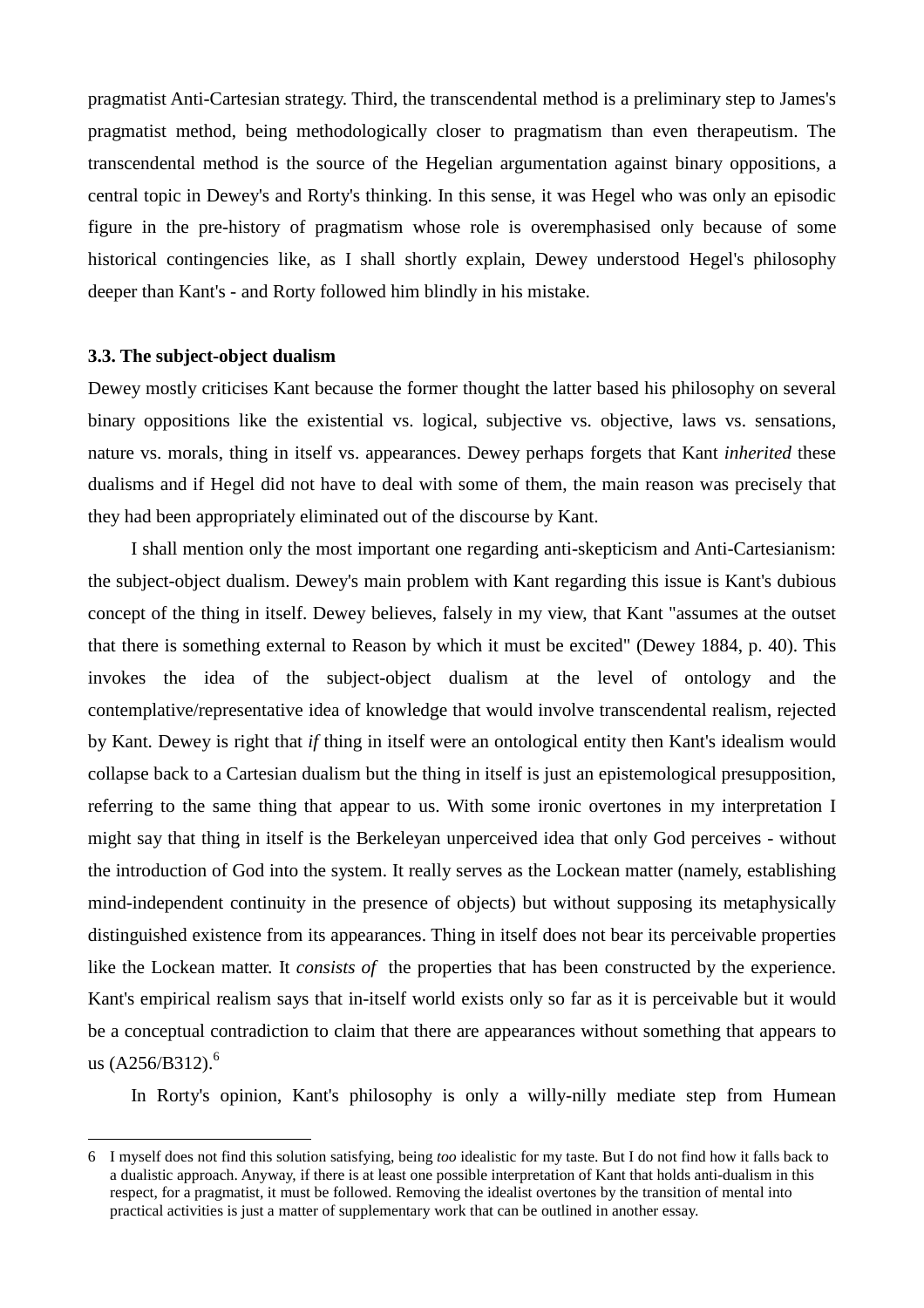dogmatic empiricism to Hegelian socio-historicism. One of the few contexts in which he *seems to* celebrate Kant is as follows: "Kant was a turning point in the history of Western philosophy because he was a *reductio ad absurdum* of the attempt of distinguish between the role of the subject and the role of the object in constituting of knowledge" (Rorty 1999, p. 49). This celebration is illusory though. A *reductio ad absurdum* for Rorty seems to really be an absurd development of something rather than a conclusive refutation.<sup>7</sup>

On the very same grounds I shall argue for the opposite: following a *reductio ad absurdum*  argument, it was Kant who demonstrated that from the supposition of the subject and the object isolated from each other, a *denial* of the ontological existence of them follows on transcendental grounds. Hence I claim that Kant founded the metaphysics that is suitable for arguing against the realist-relativist debate, namely, the transcendental framework.

Undoubtedly, Rorty is uninterested in arguing for or against any particular metaphysics. Instead of joining to the trendy criticism of him, claiming that his views presuppose some implicit metaphysics (which would be just as uninteresting for an orthodox Rortyan as for my own purposes), I shall argue that it is practically better for a Rortyan to see Kant as one of our comrades who made significant progress into the direction we wish to follow. My main reason is the wellknown moral of historical consciousness, namely, in order to avoid mistakes of the past, it is useful to be aware of them.

One of the most Unrortyan marks in Rorty's thinking is that he sees transcendental presuppositions as stony necessities of human experience like a pre-Kantian would see them. A straight Rortyan way of reading Kant, in accordance with a Rortyan understanding of *The Phenomenology of Spirit* as a fiction, would be a final satirical *adieu* to necessities: a real *reductio* that sees necessary preconditions as something that has nothing to offer us but only serving as immovably secure grounds of nothing for a useless enterprise. This would make Kant to be one of the best comrades of a Rortyan instead of making him one of the worst enemies as Rorty actually thought.

## **3.4. Constructivism**

 $\overline{a}$ 

Idealism implies a far-fetched emphasis on the role of the Self - be it substance-like or not. What Rorty celebrates in Hegel's philosophy - beyond his historical awareness - is his transformation of knowledge acquisition into self-creation. Though Hegel himself still calls it self-knowledge, as Rorty rightly put, in a temporal context it should be understood as a progress of one's becoming oneself and in a historical level, it should be understood as a progress of humanity. An Emersonian

<sup>7</sup> It is so at least in the light of one of his remarks on logical positivism. He claimed that "logical empiricism had been the *reductio ad absurdum* of a tradition, not the criticism of that tradition from the standpoint of magisterial 'logical' neutrality which it had thought itself to be" (Rorty 1982, p. 75).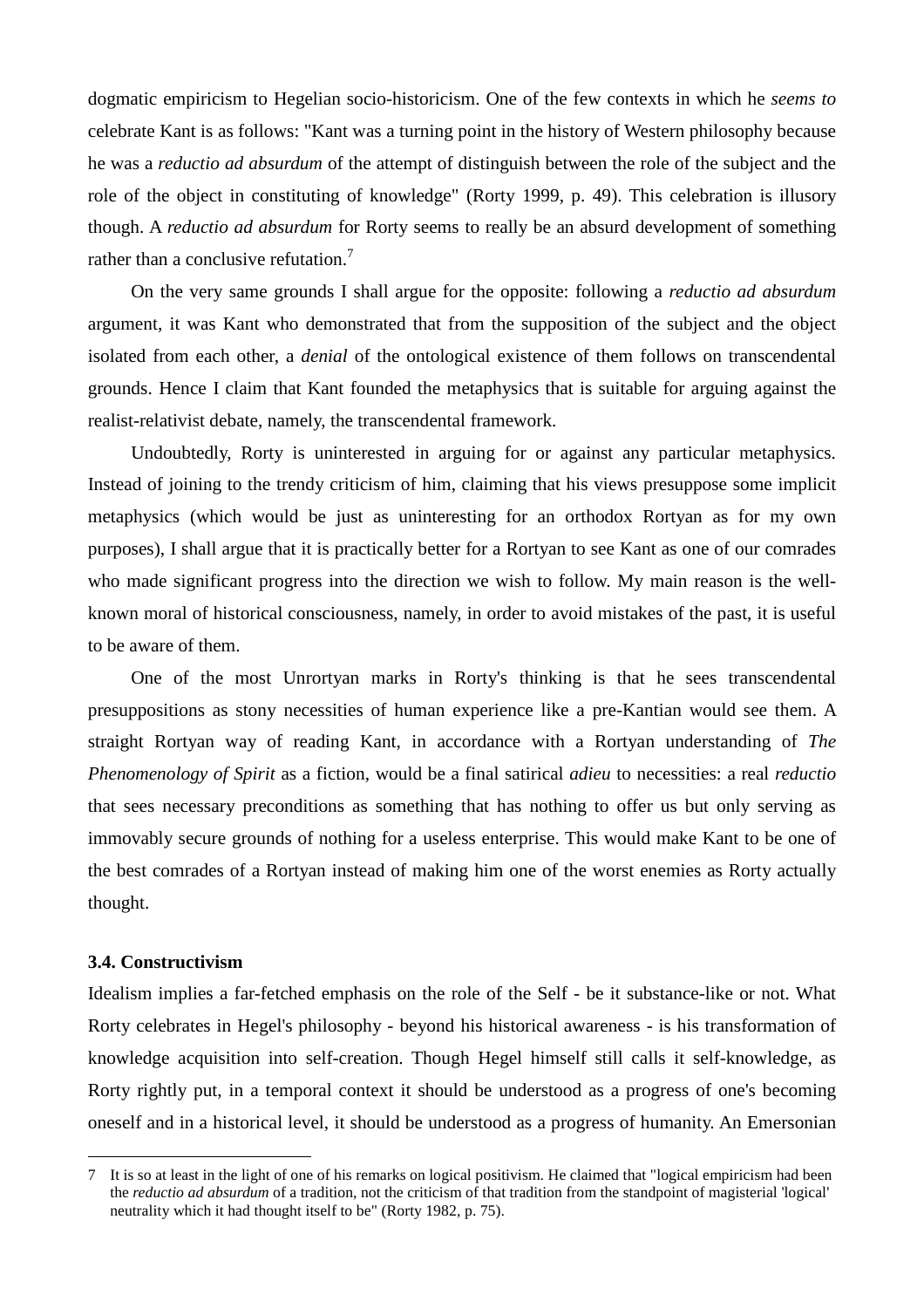self-reliant scholar, a Nietzschean *Übermensch* or a Bloomian strong poet (Hegelian heroes reindividualised on Kantian grounds) are the most powerful emperors of their world in the history of philosophy: regarding their ontological status, they are straightforwardly identical with the Christian God who creates his universe *ex nihilo* simply by *logos,* i.e., thinking of it.

In this aspect, the turning point was again Kant's philosophy within the history of idealism. Kant held transcendental idealism in order to support empirical realism which is clearly denied by previous idealists who, thinking within the framework of transcendental realism, could not overcome the epistemic gap between the subjective and the objective. By dissolving the difference, Kant was able to claim that what a subject creates within its empirical elbow room is a construction of an *objective* entity - where 'objective' means the widest possible sense of the word for a nonrealist - namely, 'intersubjective'. Hence, it is possible to ontologically construct entities on pure epistemological grounds.

Pihlström (2004) agrees that there are some Kantian themes in the work of James, Dewey, Putnam and Rorty.<sup>8</sup> For Kant as well as pragmatists, the "empirical world as a construction based on human activities". Kant clearly rejects the picture of knowledge as "the mirror of nature". His own view might be labelled as constructivism: a view according to which knowledge is constructed rather than acquired. The main difference between Kant and pragmatists is that while Kant thinks that the "constructor" is the transcendental subject - finally, a pure epistemological presupposition of a point of view -, pragmatists emphasise the role of practice in construction.<sup>9</sup>

If something created is publicly accessible, it is real in an empirical and/or practical sense. Human knowledge is thought to be publicly accessible in that very sense by Kant. Unlike Rorty, Dewey thinks it is Kant who called philosophers' attention to the importance of self-knowledge in knowledge acquisition. Citing him, Dewey claims that "Kant, the founder of modernist philosophy, [...] 'calls upon Reason to undertake the most difficult of tasks, self-knowledge, and establish a tribunal to decide all questions according to its own eternal and unchangeable laws.' This selfknowledge of Reason, then, is the Method and criterion which Kant offers" (Dewey 1884, p. 34). Self-knowledge by Hegel is what Rorty identifies as the source of transforming terms of contemplation to those of edification. Rorty's problem with Kant in this context is of course the "eternal and unchangeable laws" he mentions (a point that was eventually not worth to notice for Dewey). All the same, the self-directedness of investigations, a turning from the discussion of the relation between things and ideas to the discussion of mental capacities themselves is an important aspect in which Kant seems to be Hegelian enough to judge him as a precursor of pragmatism.

 $\overline{a}$ 

<sup>8</sup> Of course they would protest against their identification as transcendental idealists, with the only exception of Putnam who thinks that at least his early internal realism is analogous to Kant's transcendental idealism (Putnam 1980).

<sup>9</sup> This difference is extremely important but it cannot be discussed within the scope of the present line of thought.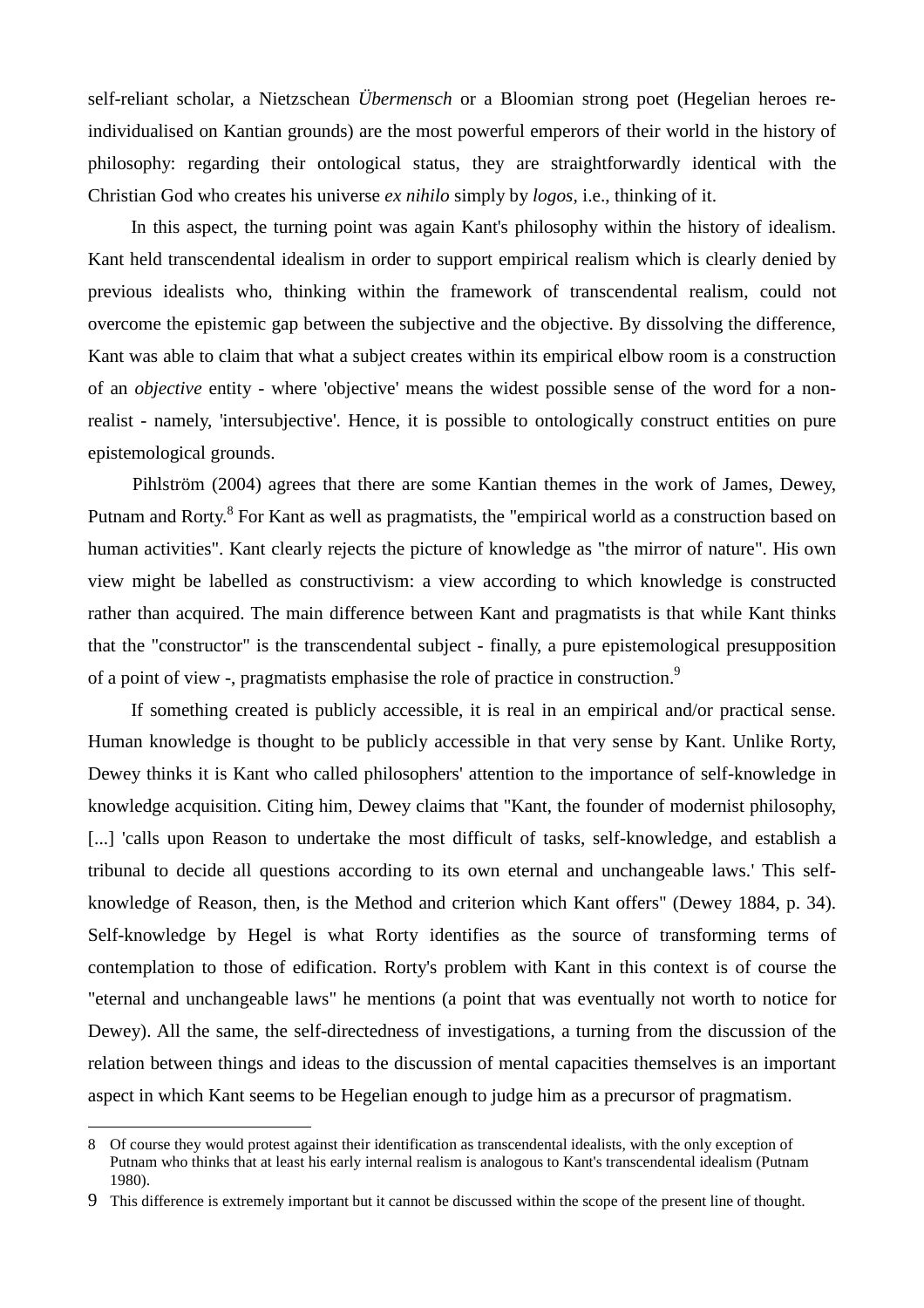#### **3.5. Pragmatism and Transcendentalism**

A further connection between Kantianism and pragmatism is only indirectly affects the problems of idealism, being a pure methodological approach, but it might be worth to be noticed. Pihlström (2004) refers to it as seeing philosophy as a critical method. I would prefer calling it therapeutism which is but a more fashionable word for the same attitude. Kant's critical philosophy was pervaded with the wish to overcome the rationalist vs. empiricist debate. It is hard to understand how Dewey and Rorty underestimate Kant's pioneer work in the Anti-Cartesian campaign as his theoretical philosophy was all about fighting against dualistic thinking. Not only in his famous doctrine of antinomies which served as the prototype for Hegel's philosophical method but his triadic epistemological account in general. By dividing his main epistemological categories into three main sets (I do not mean the sensations - understanding - reason setup but the thing in itself - appearance - transcendental unity of experience triad), he was able to eliminate the Cartesian extremes from his ontology, claiming that they are only the transcendental presuppositions of the metaphysically homogeneous existence of empirical reality.

Nevertheless, therapeutism, transcendental criticism and pragmatism go hand in hand with each other, being consecutive steps of the same method. The first step is of the transcendentalist's (I might call it the step of diagnosis): identifying the common presuppositions of a dual opposition that serves as a resource for a seemingly unsolvable philosophical problem. The second step is of the therapeutist's (step of therapy): eliminating that common presupposition, thereby making the two horns of the dilemma groundless. At the third step (let us call it the step of rehabilitation), there are divergent routes. A Hegelian follows dialectics, grounding a new philosophical doctrine on the basis of the denial of the common grounds of the contradiction identified by the transcendentalist. Dewey is definitely Hegelian in this aspect. A Jamesian or Nietzschean pragmatist offers novel and comprehensive perspectives to the varieties of possible answers, claiming that pragmatism is only an antechamber to different sorts of possible metaphysics. Rorty is Jamesian in this sense, thinking that metaphysics belongs to one's private sphere, being practically a choice of taste. But Rorty sometimes also follows Tractarian quietism which argues that if there is no definite and well justified answer to a question then that question cannot be even asked. This attitude forces Rorty to echo the 'end of philosophy' catchwords in his less deliberated moments. In these moments, he unintentionally follows Clifford (1879)'s views that James (1896) rejected on the ground that there is simply no such possibility as *not* deciding a yes/no question because refusing the decision is still a decision itself - an answer to a question that can be raised at a higher level.

Kant was aware of this; that is why he chose to be a transcendental idealist, in order to defend empirical realism. Putnam is similarly aware of this, that is why he chose to be an internal realist in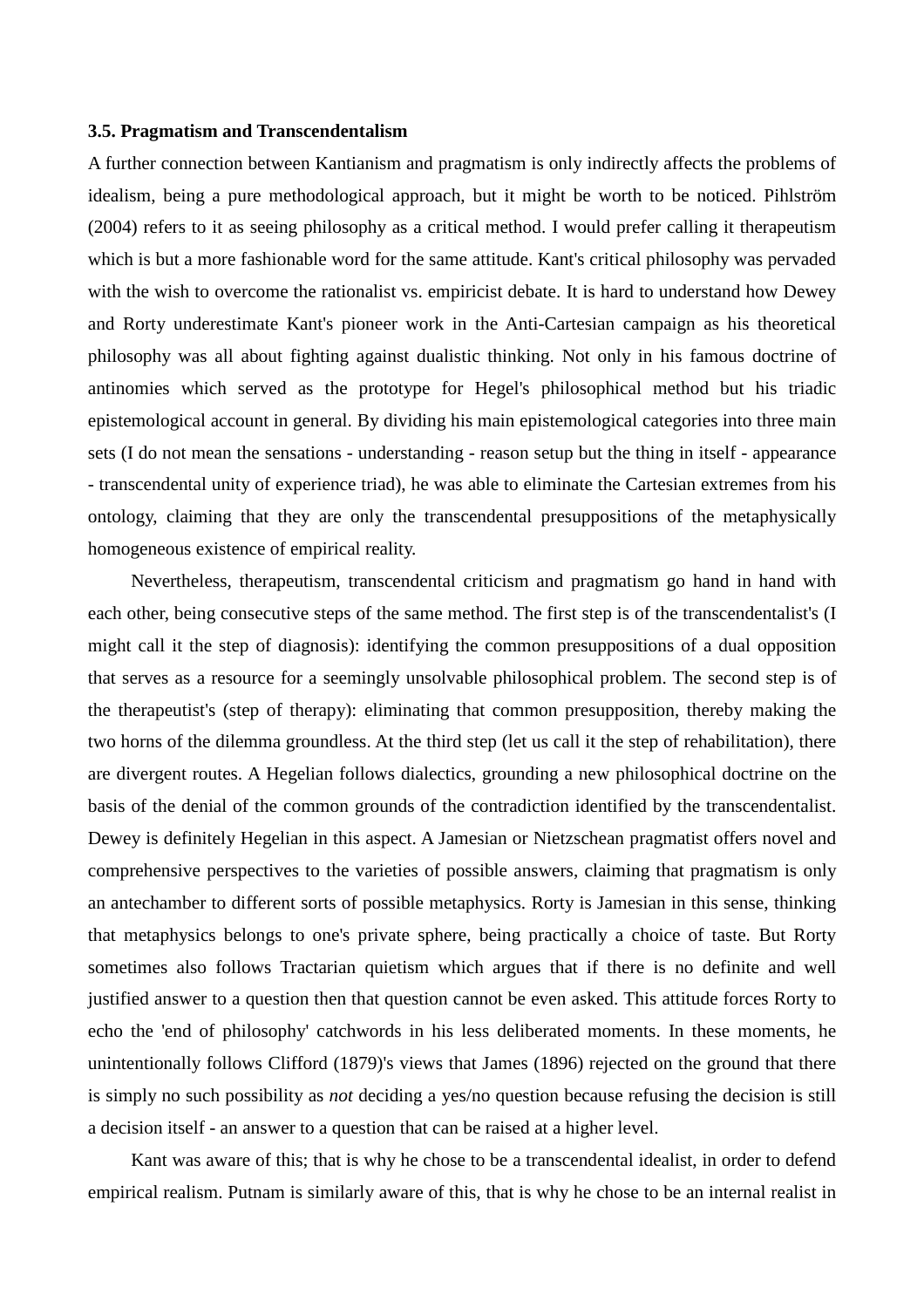order to defend direct realism. Dewey was supposedly unaware but Rorty seems to be rather uninterested in a continuous resettlement of philosophical questions at gradually higher levels as he thinks an anti-foundationist has no need of doing so. I also do not think that philosophers should raise the same questions at gradually higher levels. But if I am right, Rorty rejects the questions at the same level where Kant answered them and there are quite a few other philosophers who even recognise that level without falling one level down, back into the Cartesian scenario. Basic philosophical intuitions are reflected in first-order philosophical reflections that are reflected in second-order transcendental reflections. The second level is still almost impossible to be understood by non-experts of it just like second-order logic is almost inaccessible to even those non-experts who can well manage first-order logic; then beyond the second level, human capacities practically stop working. Seeing a shift of levels as a pure replication of the previous ones is a Hegelian mistake into which one falls if claiming that Kant is a subjective idealist or claiming that Rorty is a relativist "at a higher level". We are far from the danger of an infinite regress, even if we are not interested in seeing the process as an infinite progress.

I am more sympathetic with the pragmatist Rorty than the quietist one since it opens up possibilities instead of closing them down. But even the quietist Rorty wants only to give up philosophies of universal truth claims, not doing philosophy in general. Theoretically, we do not need foundations of knowledge because we can succeed well without them. But a practical need for it may occur at the level of one's private sphere that Rorty would not claim to be illegitimate precisely on the ground that it is private.

All the same, Kant was unsuccessful in dissolving all dualisms following his transcendental method but simply because he did never intend to do so. It also cannot be a purpose of a pragmatist since there are dualisms that are *useful* of which we might have a need. Whether a dualism is useful or not is relative to the socio-historical circumstances under which we live. It might be argued that for Descartes, the soul-body dualism was useful. It could be definitely argued that for Kant, it was not. Answering whether our descendants will have a need of the same dualisms as we are trying to develop is a subject of a final vocabulary I do not wish to attempt to write. But for my private vocabulary I would guess the right answer to be probably no. The good news is that they will be able to recognise this only on the grounds of the (then) useless vocabularies we and our followers will have written.

## **4. How far the** *reductio* **goes**

It is crucial to see that transcendental idealism is not an opposite of metaphysical realism but transcendental realism. Metaphysical realism is only a subset of transcendental realism - just as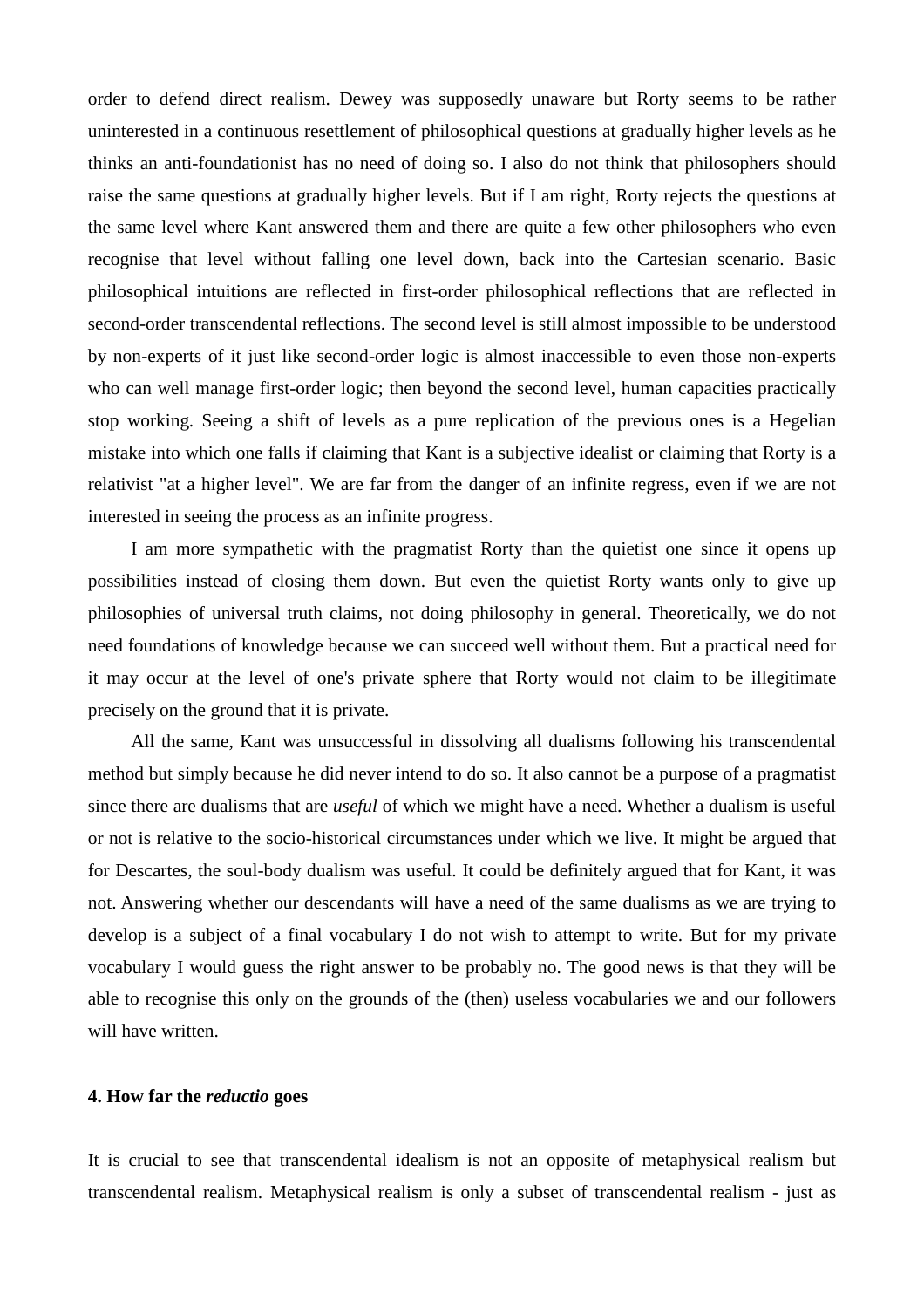relativism is a subset of the same. Transcendental realism is the view according to which things exist independent of our experience. The debate between metaphysical realists and relativists lies within the scope of transcendental realism, resulting in, therefore, if Kant is right, empirical idealism on either horns of the debate.

Metaphysical realism (also known as indirect realism or representationism) is the view according to which things exist independent of our experience *and* there is a one-to-one correspondence between appearances and things. Relativism also claims that things exist independent of our experience but it denies a unique one-to-one connection between things and appearances, claiming it that a correspondence is relative to the scheme applied. Relativism can be also divided into (at least) two subsets. Skepticism claims that for the reason that there is no unique way of accessing reality, we are living in a constant doubt about both reality and our connection to it. But even within relativism there is a tenable position according to which a plurality of our access to reality makes nothing with the validity of different (or at least certain) sorts of access because even if we cannot choose the one and only one valid relation to the world, we can eliminate the ones that are definitely bad and the difference between effectively identical schemes is only a matter of theory that is of secondary importance for a pragmatist.

A common misunderstanding - shared by Dewey as I mentioned above - of what Kant means by his transcendental idealism is that he is realist regarding things in themselves and idealist regarding the phenomena. One is tempted to identify thing in itself with the Lockean matter and the transcendental unity of experience with the Cartesian soul and understanding Kant's philosophy as an interaction between the two. It is clearly false if one consider that Kant is an *empirical* realist and a *transcendental* idealist. The above-mentioned view would still be pretty well realism regarding the transcendental and therefore idealist regarding the empirical: the view according to which mindindependent things are real and appearances are unreal. From this, it would shortly follow that we are imprisoned into our own illusions whereas the thing in itself is unknowable.

Kant precisely says the opposite: it is the appearances that are real and the thing in itself is a mental construction - a construction made by dualistic epistemology and what has to be managed only as a limit of our understanding how knowledge acquisition works. Regarding our practical elbow room, empirical realists Empirical realists can agree with both Lockeans and Rortyans. The difference is that unlike Lockeans, they do not think they need to carry out a metaphysics of matter in order to support their realism but unlike Rortyans, they are committed to carrying out a metaphysics of the Self in order to do so. Kantians do not the same as we Rortyans do but their step out of the Cartesian framework was decisive: it was the one that allows Rorty not to be a relativist without arguing against it.

Transcendental idealism denies the common metaphysical ground of all of the above-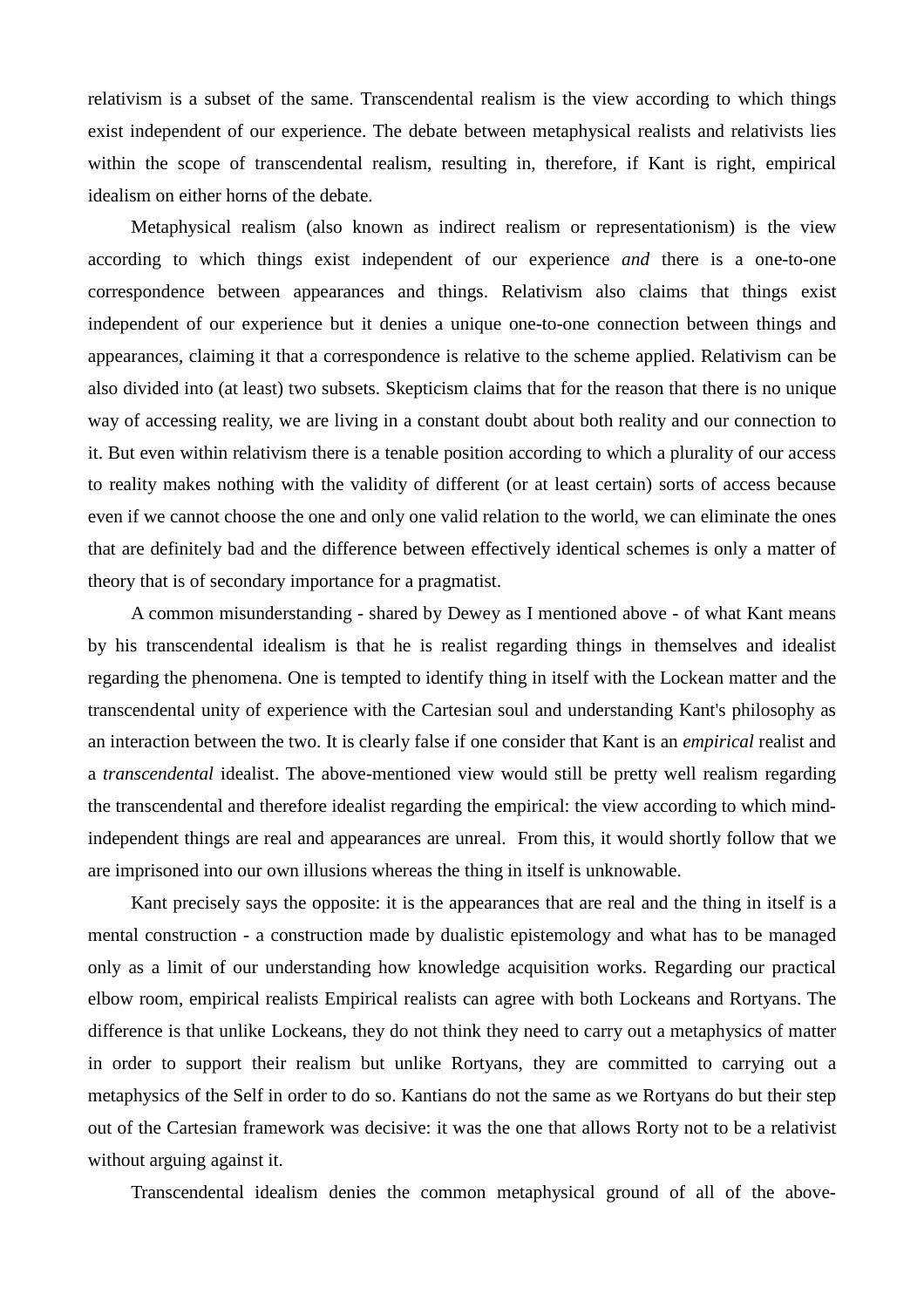mentioned transcendental realist views: it argues against metaphysical realism, relativism and skepticism at the same time. It claims that things exist only within our experience - a view denied by traditional realists - but in their existence they are still ontologically independent of any mental activity - a view denied by traditional idealists. Their mind-dependence is purely epistemological as we humans divide the transcendental unity of experience into minor pieces in order to get knowledge of them. Thereafter, one cannot meaningfully argue for or against metaphysical realism or relativism - only if one ignores or misunderstands Kant's insights.

Nevertheless, it is exactly what seems to happen in the realist-relativist debate. Rorty claims that "[r]epresentationalists often think of antirepresentationalism as simply transcendental idealism in linguistic disguise - as one more version of the Kantian attempt to derive the object's determinacy and structure from that of the subject" (Rorty 1991, p. 4). Though Kant is as antirepresentationist as Rorty himself (Boros 1999), Rorty do not want to accept this alliance because he fails to see that Anti-Kantian arguments like Dewey's remain within the empirical realism vs. empirical idealism scenario, just as Anti-Rortyan arguments cannot break out of the scope of the metaphysical realismrelativism debate.

There is an important theoretical difference between Kant's and Rorty's attitude toward the old issues - a difference which, however, makes no difference in practice. Namely, while Kant argued for transcendental idealism in order to support empirical realism within the traditional debate, Rorty argued for pragmatism in order to reject the grounds of both metaphysical realism and relativism. As I have said, this difference is of pure theoretical importance. Practically, Rorty, though falsely, but is still managed as a relativist in the very same way as Kant is falsely managed as an empirical idealist. As we know, a pure theoretical difference makes no difference for a pragmatist. That reason is sufficient to claim that they wear the same shoes.

Whether transcendentalism in a neopragmatist dressing could be more successful than it was in its idealist dressing is an open question. It would be extremely annoying, however, if Rorty's attempt to continue what Kant began would fail for the same reason why Dewey's attempt to refute him failed: namely, because of a serious misunderstanding of how closely their views have been to that great dead philosopher.

#### **References**

(URLs last checked: 06.05.2010)

- Boros, János (1999) "Repräsentationalismus und Antirepräsentationalismus. Kant, Davidson und Rorty." *Deutsche Zeitschrift für Philosophy.* 47. 1999/4. pp. 539-551. URL of an English version: http://www.bu.edu/wcp/Papers/TKno/TKnoBoro.htm
- Brodsky, Garry (1982) "Rorty's Interpretation of Pragmatism." *Transactions of the Charles S. Peirce Society.* Vol. 18. No. 4. pp. 311-337.